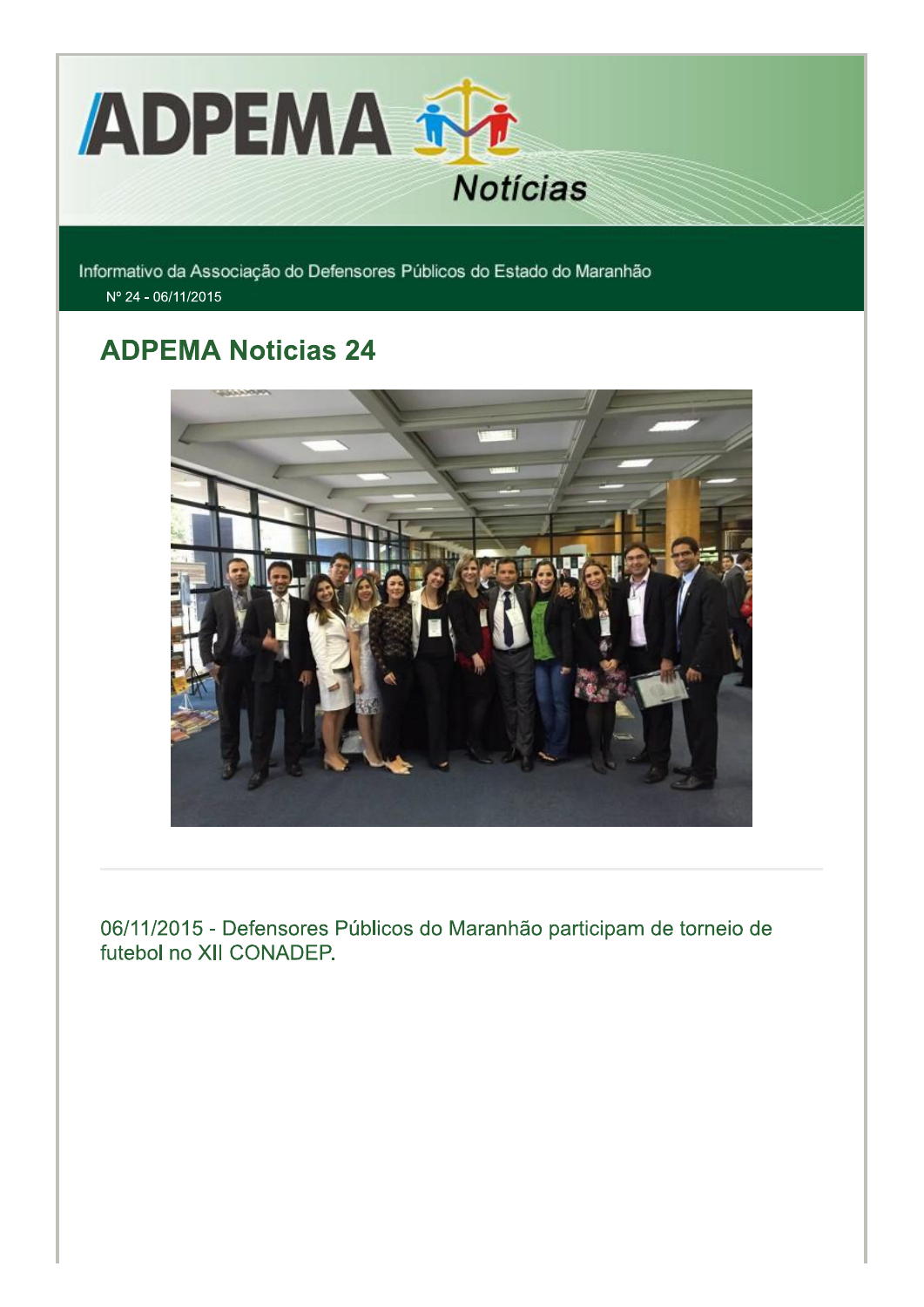

Além do XII Congresso Nacional de Defensores Públicos ser um evento de excelência em palestras e atividades, ainda permite momentos descontraídos para seus participantes.

Portanto, Defensores Públicos do Maranhão participaram durante o Congresso de competições de futebol com os times do Paraná, Santa Catarina e Bahia. Na primeira partida, o Maranhão foi a grande vencedora com o placar de 3x1 contra o time da casa. Já no segundo jogo, o Maranhão encerrou a partida de 4x3 contra Santa Catarina.

O jogo contra o estado da Bahia foi a final do torneio. O jogo terminou empatado em 2 a 2. O título foi disputado nos pênaltis, sendo a Bahia vencedora por 3x2.

O Defensor Público Francisco Barbosa foi um dos artilheiros do torneio com 5 gols.

Em pé, da esquerda para a direita: Marcos Fort, Leandro Pires Araujo, Francisco Barbosa, Agnus Boaventura e Thiago Amin Castro.

Agachados, da esquerda para a direita: Cleuber Alves Monteiro Junior, Wilson Braga, Alberto Bastos e Fábio Machado.

06/11/2015 - Defensora do Acre vence o concurso de teses do XII CONADEP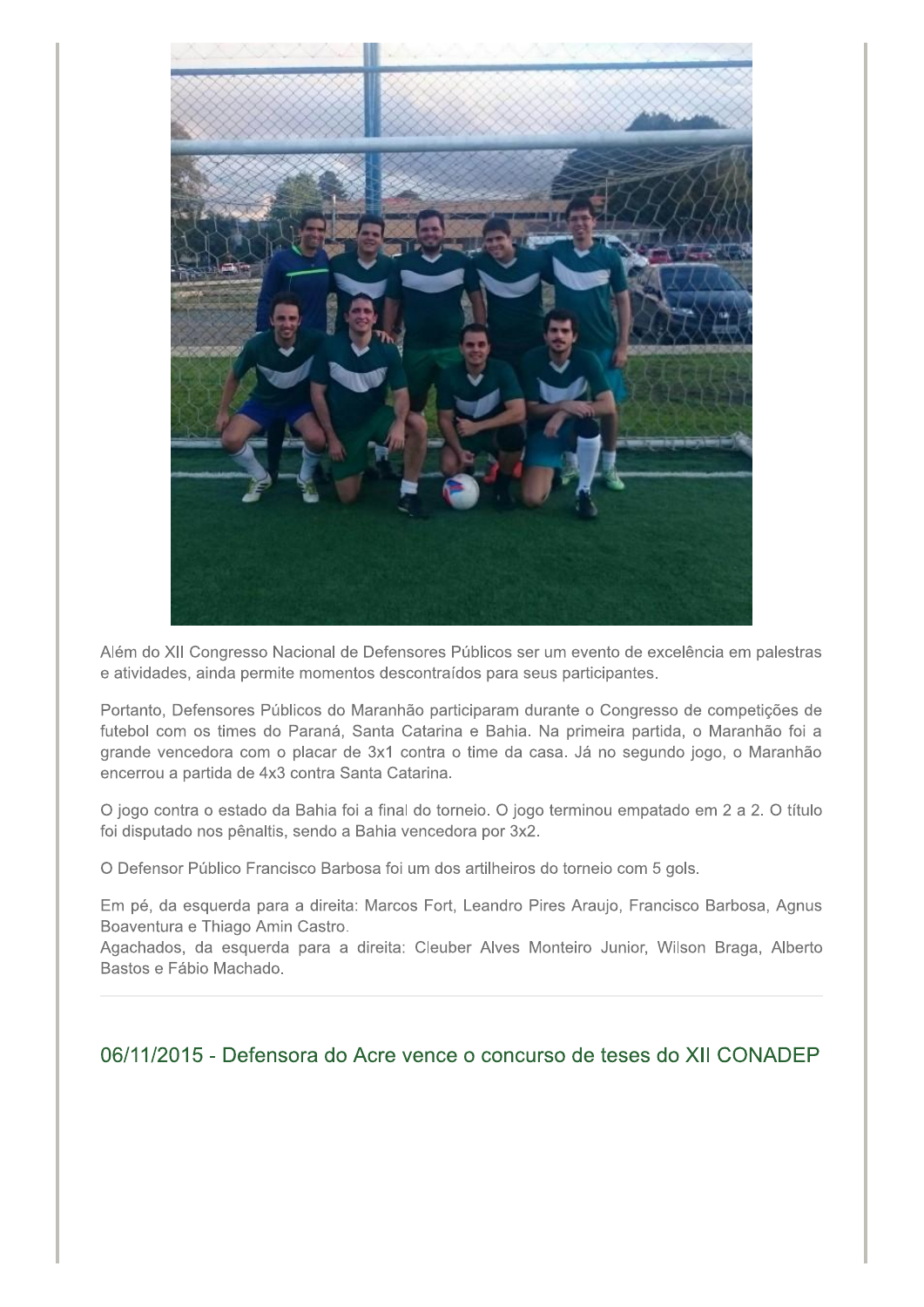

Com o trabalho "O papel da Defensoria Pública perante os mecanismos judiciais e políticos de supervisão e controle de obrigações internacionais de direitos humanos", a defensora pública do Acre Rivana Ricarte de Oliveira venceu o concurso de teses do XII Congresso Nacional de Defensores Públicos (CONADEP). O certame foi promovido na manhã da ultima quinta-feira (5). durante o XII Congresso Nacional de Defensores Públicos, que segue até o próximo sábado (7), na Universidade Positivo, em Curitiba (PR).

Em segundo lugar ficou o defensor público do Rio de Janeiro Franklin Roger Alves Silva com "O Código do Processo Civil e os novos instrumentos postos à disposição da Defensoria Pública atuação instituição de índole objetiva e subjetiva na uniformização da jusrisprudência". O defensor público do Pará Johny Fernandes Giffoni ficou na terceira colocação com a tese "A aplicação da 100 Regras de Brasília como fundamento de interpretação para a proteção dos direitos indígenas: A Defensoria Pública e a convenção 169 da OIT".

A banca examinadora contou com a participação do Defensor Público do Maranhão e Diretor da ENADEP, Gabriel Furtado?, avaliando criteriosamente os trabalhos.

Ao todo foram inscritos 24 trabalhos de 11 estados: Rio de Janeiro (7), Rio Grande do Sul (4), Alagoas (2), Paraná (2), Ceará (2), São Paulo (2), Acre (1), Espírito Santo (1), Mato Grosso do Sul (1), Minas Gerais (1), Pará (1).

06/11/2015 - #CONTAGEMREGRESSIVA Inscrições para III Corrida Defensoria para Todos encerram próximo dia 15.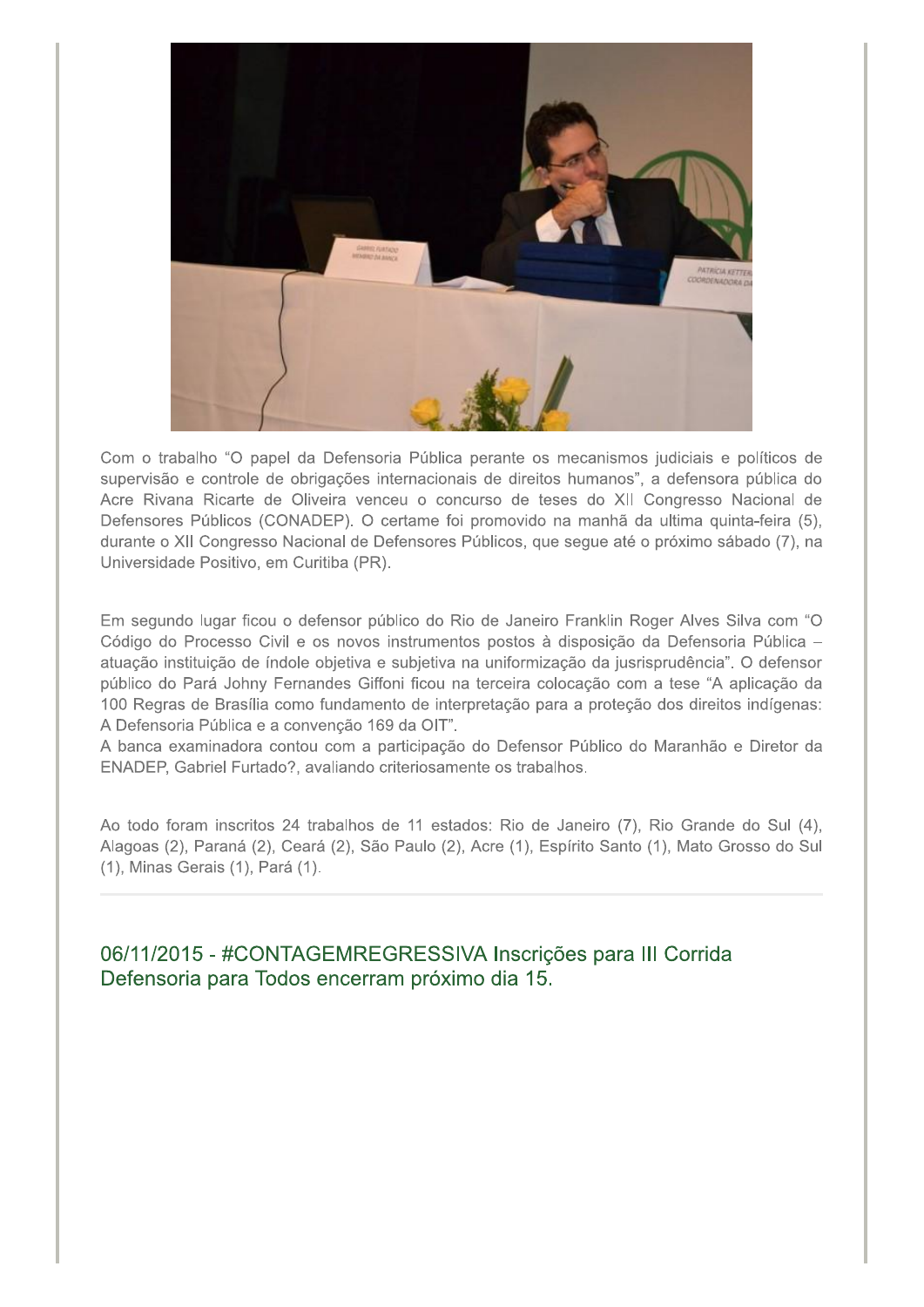

As inscrições para participação na III Corrida Defensoria para Todos podem ser realizadas através do site: www.chiptimming.com.br até o dia 15 de novembro. O evento esportivo acontecerá no dia 22 de novembro a partir das 07 horas na Avenida Litorânea.

Pela primeira vez, a corrida haverá patrocínio integral do evento através do grupo empresarial Mateus por meio da Lei de Incentivo ao Esporte, além de contar com outros apoiadores que farão sorteio de vários brindes. Seguindo a mesma proposta da edição 2014, todos os participantes da II Corrida Defensoria para Todos, que completarem a prova, serão premiados com medalhas, sendo que os três primeiros colocados na categoria geral, tanto masculino quanto feminino, divididos por faixa etária, receberão troféus. Haverá também categoria específica para os defensores públicos e pessoas com deficiência.

Para a Presidente da ADPEMA, Clarice Binda, a Corrida Defensoria para Todos tem tido uma notória evolução. "No ano de 2014, além da qualidade da organização mantida, houve uma maior divulgação, através da ASCOM/ADPEMA, inaugurada no mesmo ano, com uma maior inserção na mídia local. Neste ano de 2015, a III Corrida Defensoria para Todos conta com os parceiros anteriores de forma mais ampla, além de novos parceiros que já manifestaram interesse em apoiar a Corrida por já reconhecer que faz parte do calendário esportivo local", declara.

06/11/2015 - Maranhão apresenta práticas exitosas no XII CONADEP e recebe menção honrosa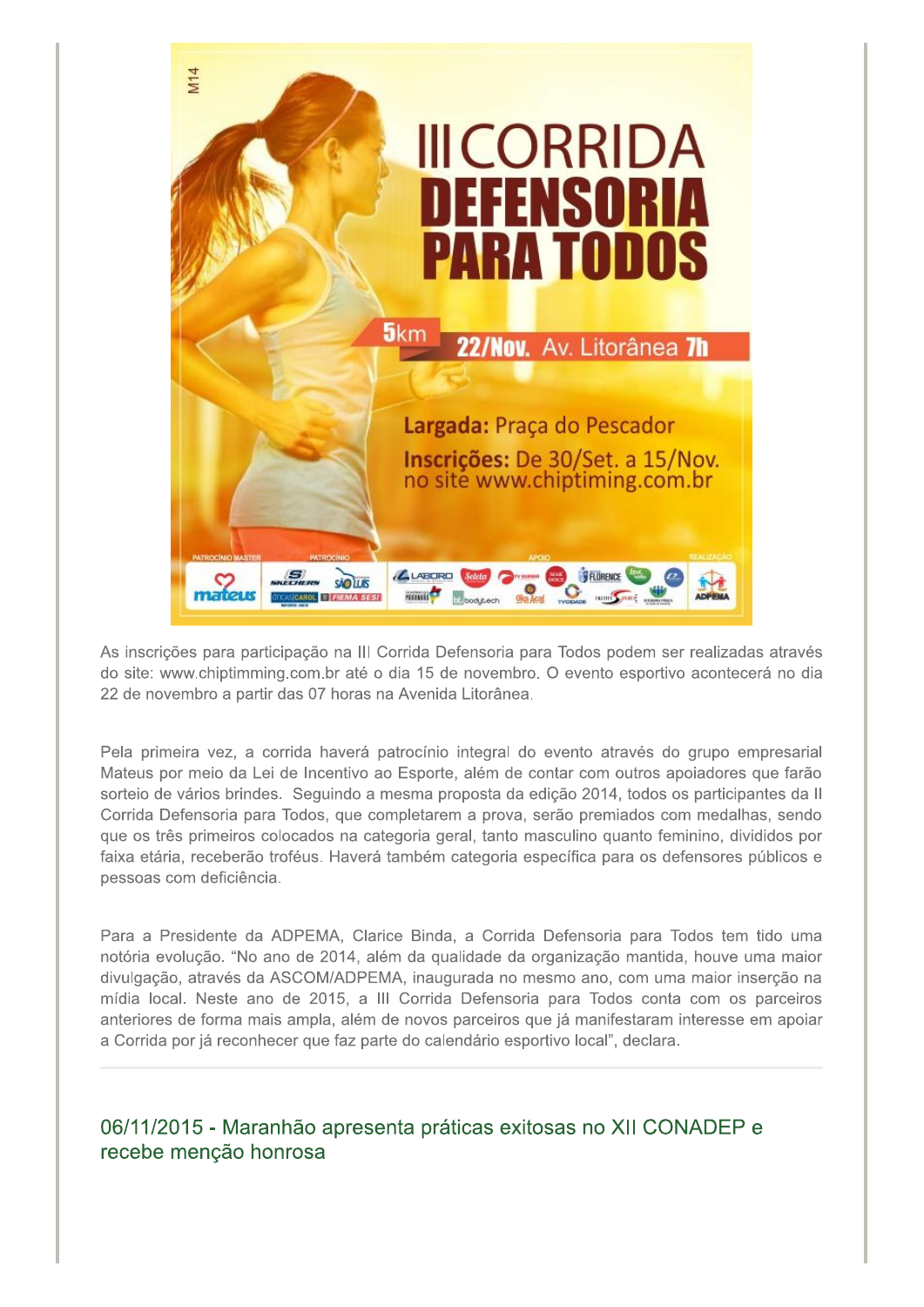

Ponto alto da programação da manhã desta sexta-feira (6), o concurso de práticas exitosas movimentou o auditório principal da Universidade Positivo onde ocorre o XII Congresso Nacional de Defensores Públicos. O evento encerra amanhã (7), em Curitiba (PR). Com a prática "Projeto Conciliação sem fronteiras" o defensor público do Pará Cássio Bitar de Vasconcelos foi o grande vencedor. É o segundo ano consecutivo que o estado fica na primeira colocação. O concurso de práticas tem por objetivo compartilhar internamente as experiências dos defensores.

O Maranhão foi representado pelo defensor público do Maranhão Alberto Pessoa Bastos pelo qual recebeu menção honrosa pela prática "Universalização da tarifa social - luz e dignidade para quem precisa". Os Defensores Associados Clara Welma e Thiago Amin também apresentaram a prática "DA IMPORTÂNCIA DA PARTICIPAÇÃO POPULAR NAS ATIVIDADES DA DEFENSORIA PÚBLICA E DA EFICÁCIA DA ATUAÇÃO CONJUNTA DOS ÓRGÃOS DE EXECUÇÃO PENAL NA LUTA PELA DIGNIDADE HUMANA NOS PRESÍDIOS".

Para o concurso de práticas exitosas do XII CONADEP, foram avaliados, ao todo, 50 trabalhos de defensores públicos de estados como Acre, Alagoas, Ceará, Espírito Santo, Maranhão, Mato Grosso do Sul, Minas Gerais, Pará, Paraná, Rio de Janeiro, Rio Grande do Sul, São Paulo e Santa Catarina. Na última edição do concurso, foram inscritos 27 trabalhos.

Sob a coordenação da diretora de relações internacionais da ANADEP, Adriana Burger, a banca examinadora foi composta pela professora e diretora de pesquisa do Centro Brasileiro de Estudos e Pesquisas Judiciais e cientista política, Maria Tereza Sadek; pela Supervisora do Núcleo de Prática Jurídica e Professora de Direito Processual Civil na Universidade Positivo, Thais Paschoal Lunardi; e pela Ouvidora Geral da DP/AC, Núbia Fernanda Greve de Musis.

Fonte: Informações Ascom/ANADEP

06/11/2015 - XII CONADEP: Saúde foi o tema mais votado para a Campanha Nacional 2016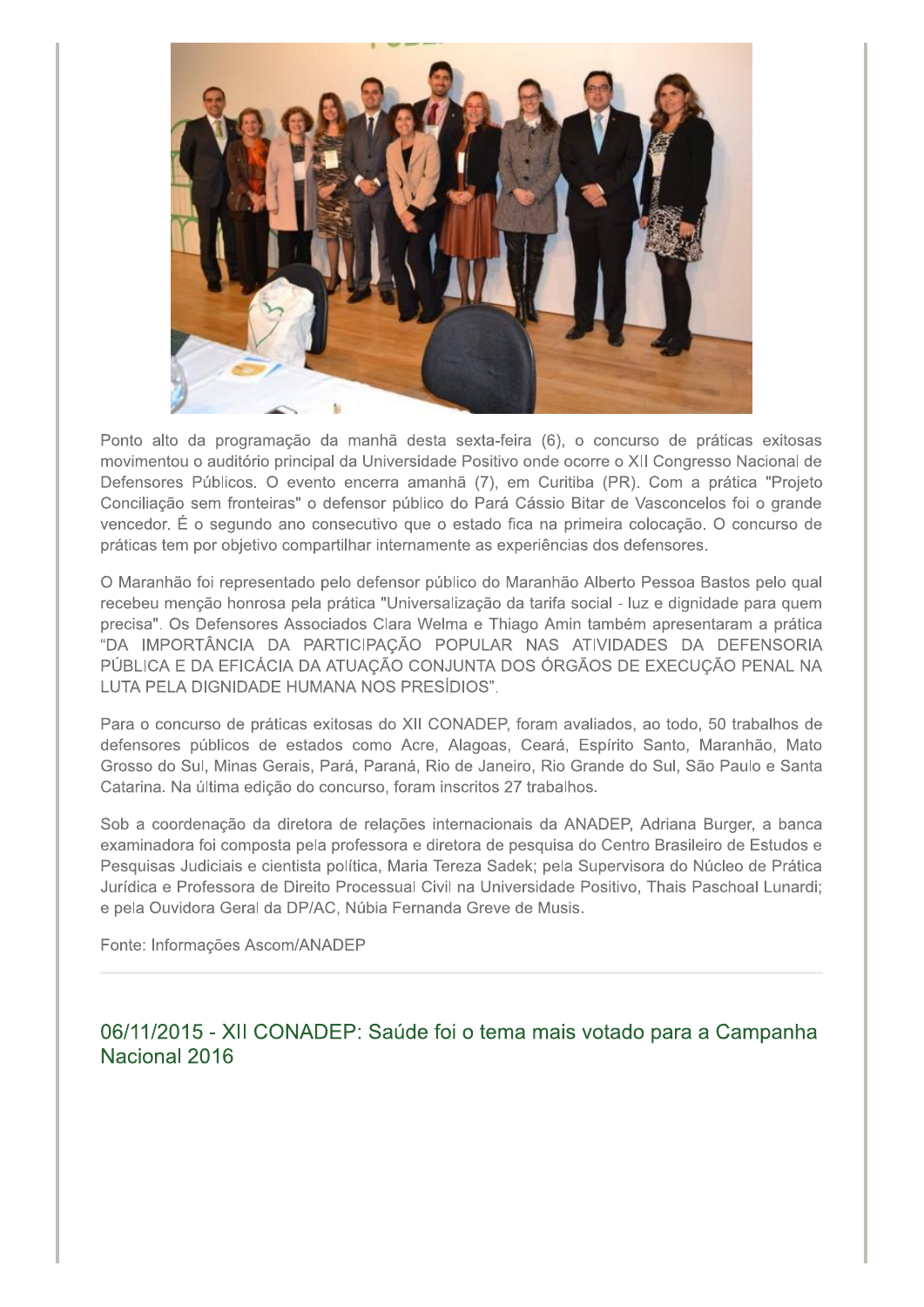

Durante plenária do XII Congresso Nacional de Defensores Públicos nesta guinta-feira (5), na Universidade Positivo, em Curitiba (PR), defensores públicos de diversos estados decidiram que o tema da próxima Campanha Nacional da entidade será voltada para a atuação da Defensoria Pública na área da saúde. Entre os temas que concorreram estavam: população em situação de rua, consumidor e saúde.

Presidentes e representantes das associações estaduais elegeram Santa Catarina para a próxima edição do CONADEP. Na ocasião, o presidente da Associação dos Defensores Públicos de Santa Catarina, João Joffily Coutinho, fez a defesa do estado reiterando que, a exemplo do PR, também foi uma das última unidades da federação a criar a Defensoria Pública e sediar o CONADEP seria uma oportunidade ímpar para mostrar ao poder públicos e à sociedade a importância da Instuição. Encontro dos assessores de comunicação: No dia anterior, os assessores de comunicação das associações estaduais e das Defensorias Públicas reuniram-se para discutir o panorama atual da Defensoria Pública no Brasil e o papel do defensor público na sociedade. Também traçaram estratégias de comunicação das próximas campanhas e atuação da ANADEP, Defensorias e Associações no Congresso Nacional e no STF. Na ocasião, estiveram presentes representando o Maranhão, a Assessora de Comunicação da ADPEMA, Marina Farias; Coordenadora de Comunicação da DPE/MA, Socorro Boaes e a jornalista Luciene Santos que colaboraram durante votação para definição de possíveis temáticas para a campanha nacional.

Entre os principais pontos do encontro destacam-se: a implantação da diretoria de comunicação da ANADEP; campanha permanente de valorização, a campanha nacional e a criação de um prêmio nacional de jornalismo.

Fonte: Ascom ANADEP

06/11/2015 - Defensores Públicos lançam carta aberta de chamamento dos movimentos sociais para defesa da Autonomia da Defensoria Pública

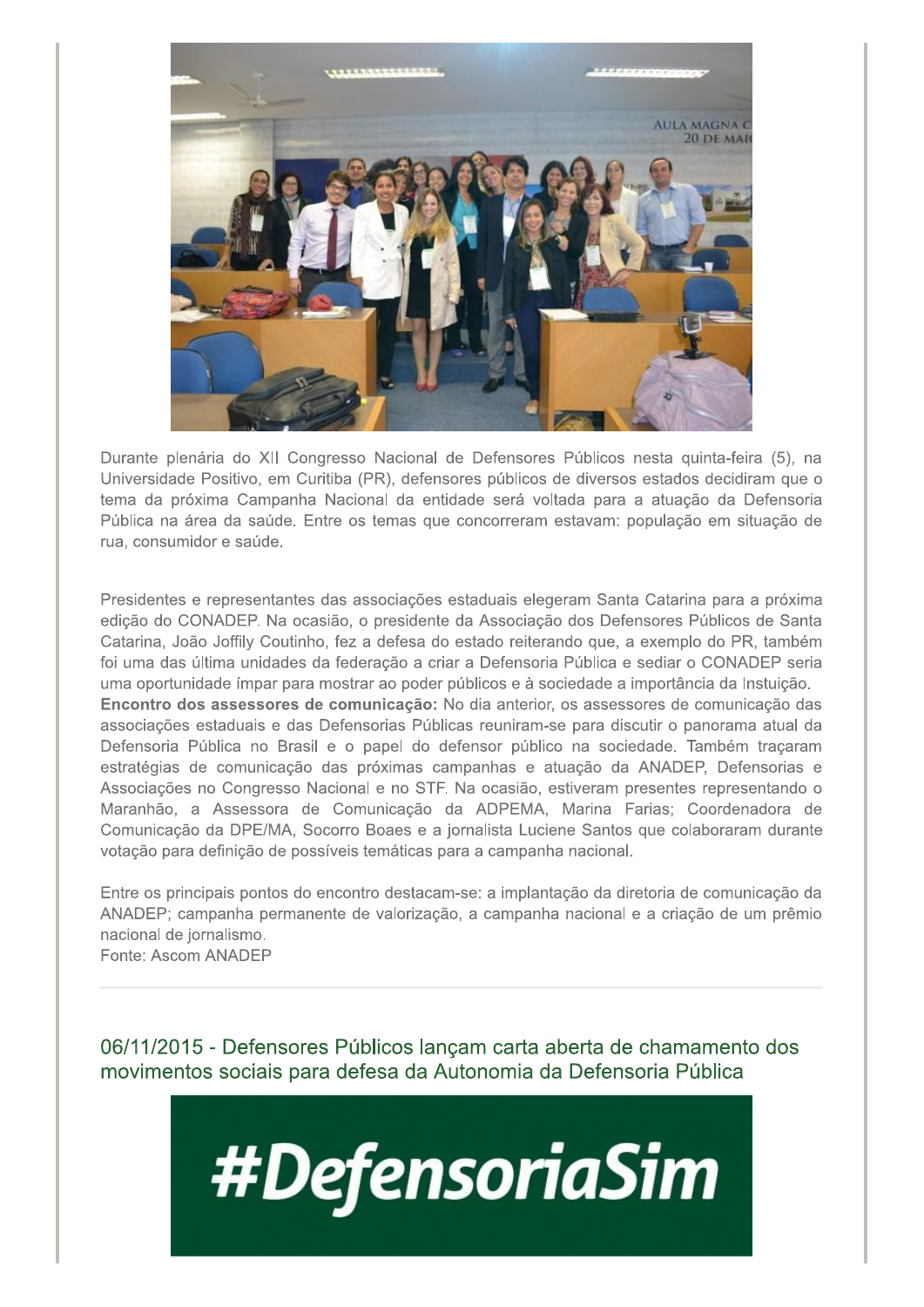A diretoria da ANADEP e os representantes de Associações Estaduais subescreveram nesta quinta-feira (5) durante o XII Congresso Nacional dos Defensores Públicos (CONADEP), que ocorre em Curitiba (PR). CARTA ABERTA PARA OS MOVIMENTOS SOCIAIS E A SOCIEDADE CIVIL ORGANIZADA. A ideia é destacar à sociedade a importância da AUTONOMIA DA DEFENSORIA PÚBLICA para o acesso à Justiça, a ampliação dos serviços oferecidos pela Instituição e a defesa dos direitos sociais e à cidadania. A Carta foi construída pela Comissão da Autonomia da Defensoria Pública da ANADEP e aprovada por unanimidade durante plenária do CONADEP.

## **VEJA ABAIXO A ÍNTEGRA DO DOCUMENTO:**

## Por que a Defensoria Pública precisa se manter autônoma?

A crise econômica que assola o país colocou novamente na ordem do dia a questão do acesso à Justiça da população vulnerável.

Isto porque, em tempos de diminuição de dinheiro circulando e oportunidades de emprego, a população de baixa renda é a que mais sofre. Pais desempregados não conseguem pagar pensões alimentícias e sofrem execução; adolescentes sem perspectiva engrossam as unidades de internação; locatários deixam de pagar os alugueis e se tornam réus em ações de despejo; idosos pedem revisão de benefícios previdenciários e medicamentos a que têm direito.

Neste contexto, não há momento mais oportuno para tratar da autonomia da Defensoria Pública, instituição que presta assistência jurídica a quem não possui meios para custear o pagamento de advogado privado e outros vulneráveis. Mas, o que é essa autonomia?

Desde a promulgação da Constituição de 1988, o Brasil escolheu um modelo público de promoção do acesso à Justiça. Contudo, a submissão das Defensorias Públicas aos governos estaduais e federal, muitas vezes os maiores violadores de direitos humanos, não materializava a garantia constitucional.

Para melhorar o cenário e concretizar a vontade do legislador constituinte, em 2004, foi reforçada a autonomia da Defensoria Pública. Entendeu-se que apenas com essa conquista, as Defensorias poderiam garantir adeguado orcamento para aprimorar o servico prestado à população, tanto por meio da melhoria de estrutura física quanto da quantidade de funcionários e Defensores. Ter autonomia significa ter independência perante o governo para postular direitos dos cidadãos, inclusive contra o Estado, sem medo de contrariar interesses de quem esteja exercendo o poder

É neste momento em que se encontra a Defensoria Pública em todo o país.

Os dados relativos à evolução do atendimento prestado pela Defensoria desde a conquista de sua autonomia mostram que a grande maioria das demandas são de responsabilidade da Instituição. Além disso, o fortalecimento da legitimidade para as ações coletivas reduziu o número de ações individuais, deixando de lotar o Poder Judiciário com causas repetidas.

Espera-se que os governantes respeitem a autonomia para preservar o que foi até aqui conquistado, permitindo a expansão do acesso da população mais vulnerável à Justiça. Mas alguns obstáculos se apresentam e precisam ser superados. Nesse caminho, o apoio social será fundamental para assegurar que a Instituição permaneça autônoma, prestando serviço de qualidade à população.

Desde que foi implementada a autonomia da Defensoria Pública da União, por exemplo, o serviço por ela prestado foi ampliado em 10 unidades jurisdicionais, levando o atendimento da Instituição a rincões que antes não conheciam a atuação da Defensoria.

Contudo, essa impressionante conquista está ameaçada. Encontra-se em julgamento perante o Supremo Tribunal Federal a ADI n. 5296, que discute a autonomia da DPU, buscando que ela volte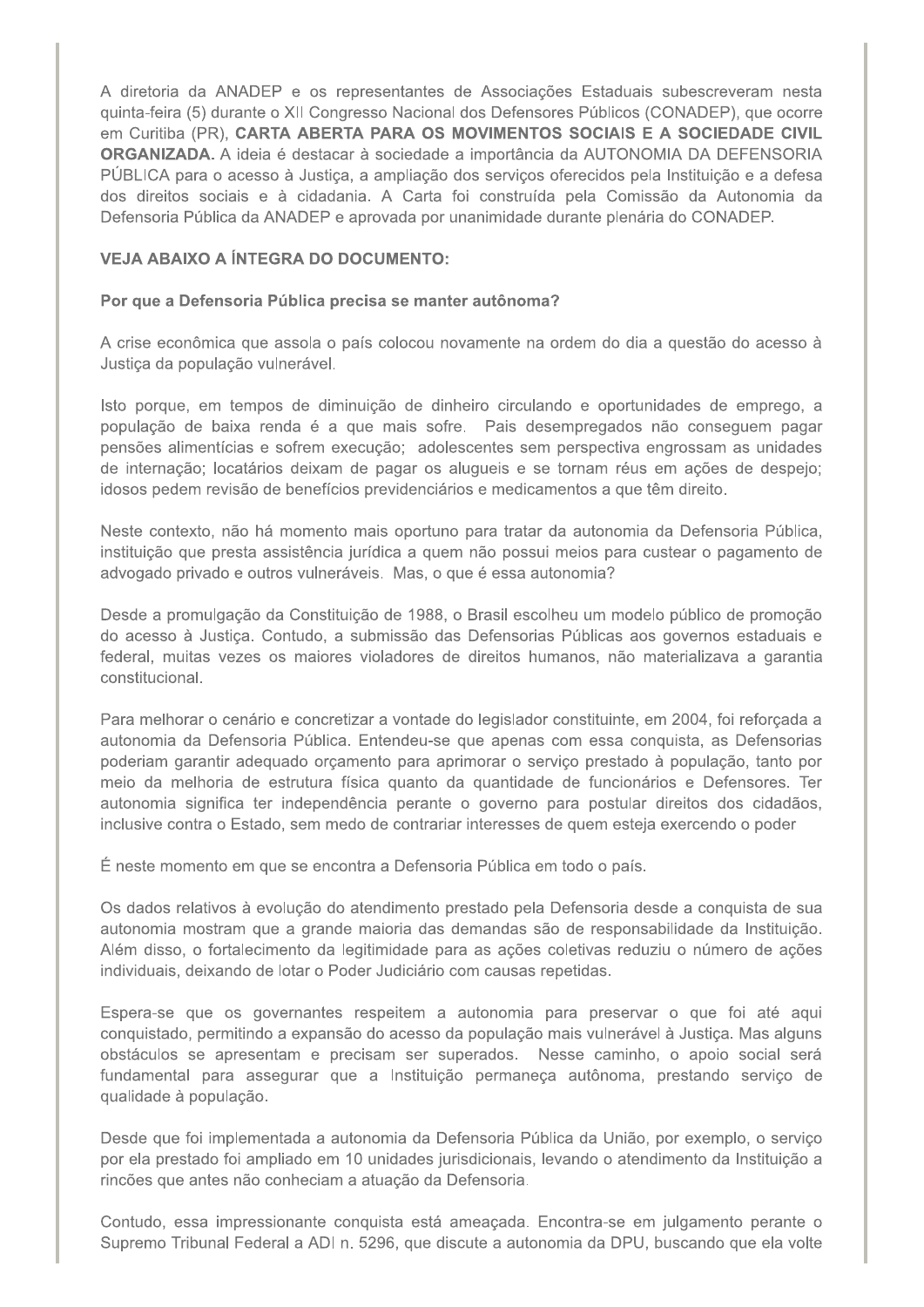a estar subordinada ao governo federal.

E um julgamento desfavorável nessa ação pode repercutir negativamente nas Defensorias Estaduais, restringindo a autonomia, a duras penas conquistada, e que reflete diretamente na melhoria do atendimento à população.

Caso isso ocorra, um imenso retrocesso social tomará lugar em nosso país. Vivemos um tempo de recrudescimento e ameaça de perda de direitos consolidados, principalmente aqueles relativos a grupos hipossuficientes ou vulneráveis. Mulheres, crianças, encarcerados, consumidores, idosos, negros, pessoas em situação de rua, ou com direito à moradia em risco, LGBTs, indígenas, além de outras minorias, todos sofrem a possibilidade de perda do empoderamento, e muitas vezes apenas têm voz através das Defensorias que trabalham junto a essas coletividades.

Não é demais lembrar que a Defensoria Pública é a única instituição do sistema de Justiça a contar com Ouvidoria Externa, ou seja, a Sociedade Civil Organizada tem na Defensoria um verdadeiro canal para externar sua vontade e seus anseios e para garantir que suas pautas de lutas históricas ganhem visibilidade.

Diante deste quadro, necessário se faz o apoio de todos os atores da Sociedade Civil engajados no ideal de um país justo, livre e solidário e que contemple o acesso à Justiça como prioridade e a Defensoria Pública como instrumento para que se efetive a cidadania.

Visando a assegurar o modelo público previsto na Constituição da República para a promoção da Justica à população mais vulnerável do Brasil, apoie a causa da autonomia da Defensoria Pública. Ela interessa a você!

Fonte: Ascom ANADEP

05/11/2015 - ADPEMA e Defensores Públicos do MA participam do primeiro dia atividades do XII CONADEP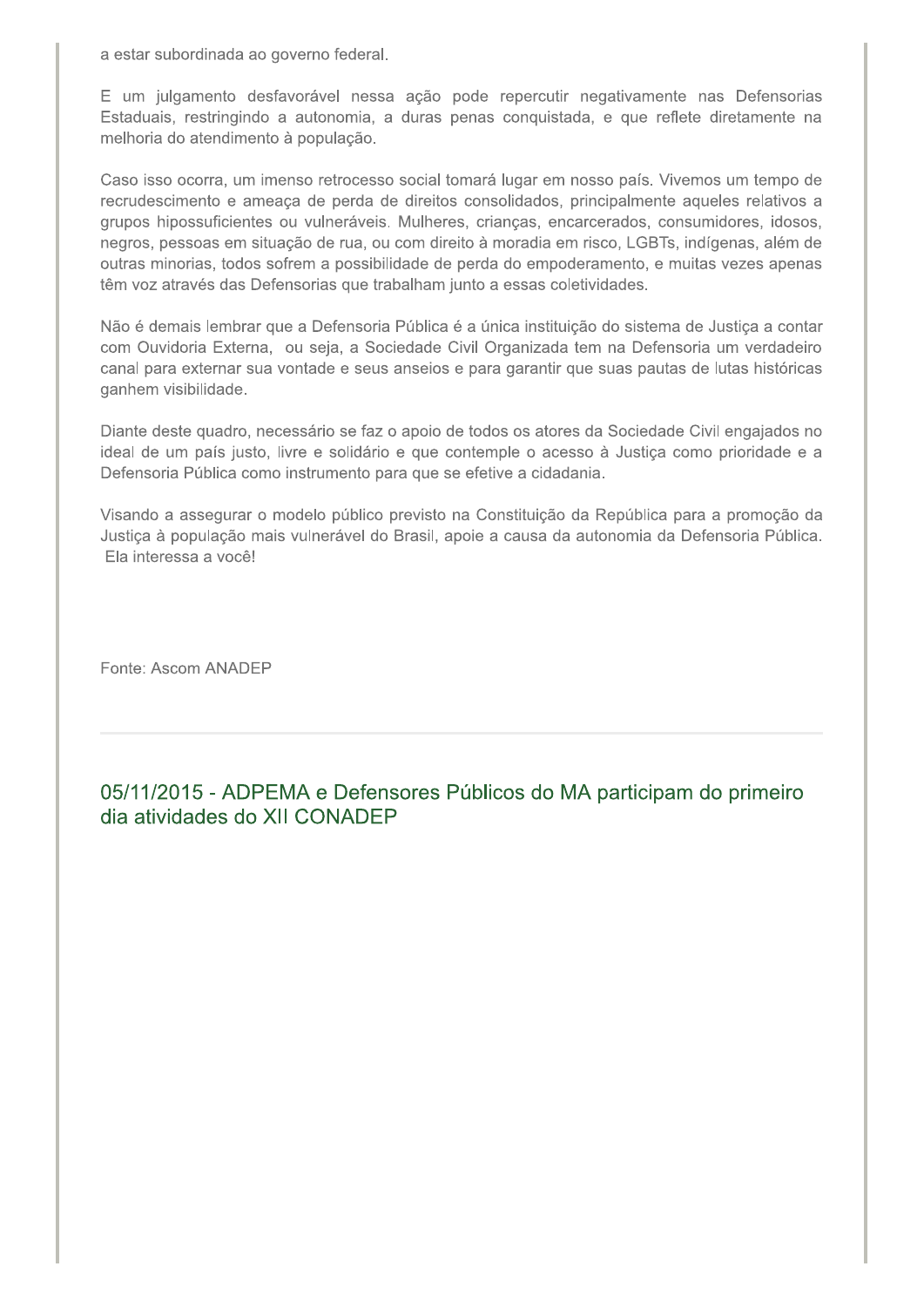

Defensores públicos de vários estados participaram nesta quarta-feira (4) da assembleia geral extraordinária da ANADEP, que ocorreu na Universidade Positivo, em Curitiba (PR) – local que sedia o XII Congresso Nacional dos Defensores Públicos até o próximo sábado (7). A autonomia da Defensoria Pública foi o principal tema debatido no encontro. O presidente da ANADEP, Joaquim Neto, fez um panorama do trabalho no Supremo Tribunal Federal (STF) na proteção das garantias e tutelas dos pleitos dos defensores públicos. Segundo ele, a Associação Nacional, que contratou inclusive novo escritório de advocacia para acompanhar as ações na Corte, tem atuado de forma intensa perante o STF ajuizando Ações Diretas de Inconstitucionalidade entre outras ações constitucionais. A Presidente da ADPEMA e Diretora para Assuntos Legislativos da ANADEP, Clarice Binda, esteve participando da reunião destacando atividades de cunho legislativo e andamento. O Diretor da ENADEP, Gabriel Furtado, também participou da AGE.

Joaquim Neto citou os exemplos da ADI 5286 do Amapá (AP); da Paraíba ADI 5287 (PB) e do Piauí ADPF 339 (PI). Destacou também a ADI 5296, proposta pela Advocacia-Geral da União (AGU) e que questiona a autonomia da Defensoria Pública da União. Iniciado no dia 8 de outubro último, o julgamento da ADI 5296 até o momento tem parecer favorável às Defensorias Públicas. Além da relatora ministra Rosa Weber, outros cinco ministros - Edson Fachin, Roberto Barroso, Teori Zavascki, Luiz Fux e a ministra Cármen Lúcia afirmaram a constitucionalidade das Defensorias Públicas. Os ministros Gilmar Mendes e Marco Aurélio votaram pela inconstitucionalidade da emenda. O julgamento foi suspenso por um pedido de vista do ministro Dias Tóffoli.

Aproveitando a presença de representantes das Associações Estaduais e Defensorias de vários estados, o dirigente falou sobre as estratégias para garantir a plena autonomia da Defensoria. Entre as principais ações estão a entrega de memoriais aos Ministros mostrando os prejuízos que uma decisão desfavorável na ADI podem trazer, a aproximação dos movimentos sociais para a construção de uma carta aberta sobre o tema e também a valorização da comunicação institucional. A previsão é que os documentos sejam aprovados durante plenária do CONADEP. "Seremos os defensores da Defensoria em Plenário", convocou Joaquim Neto.